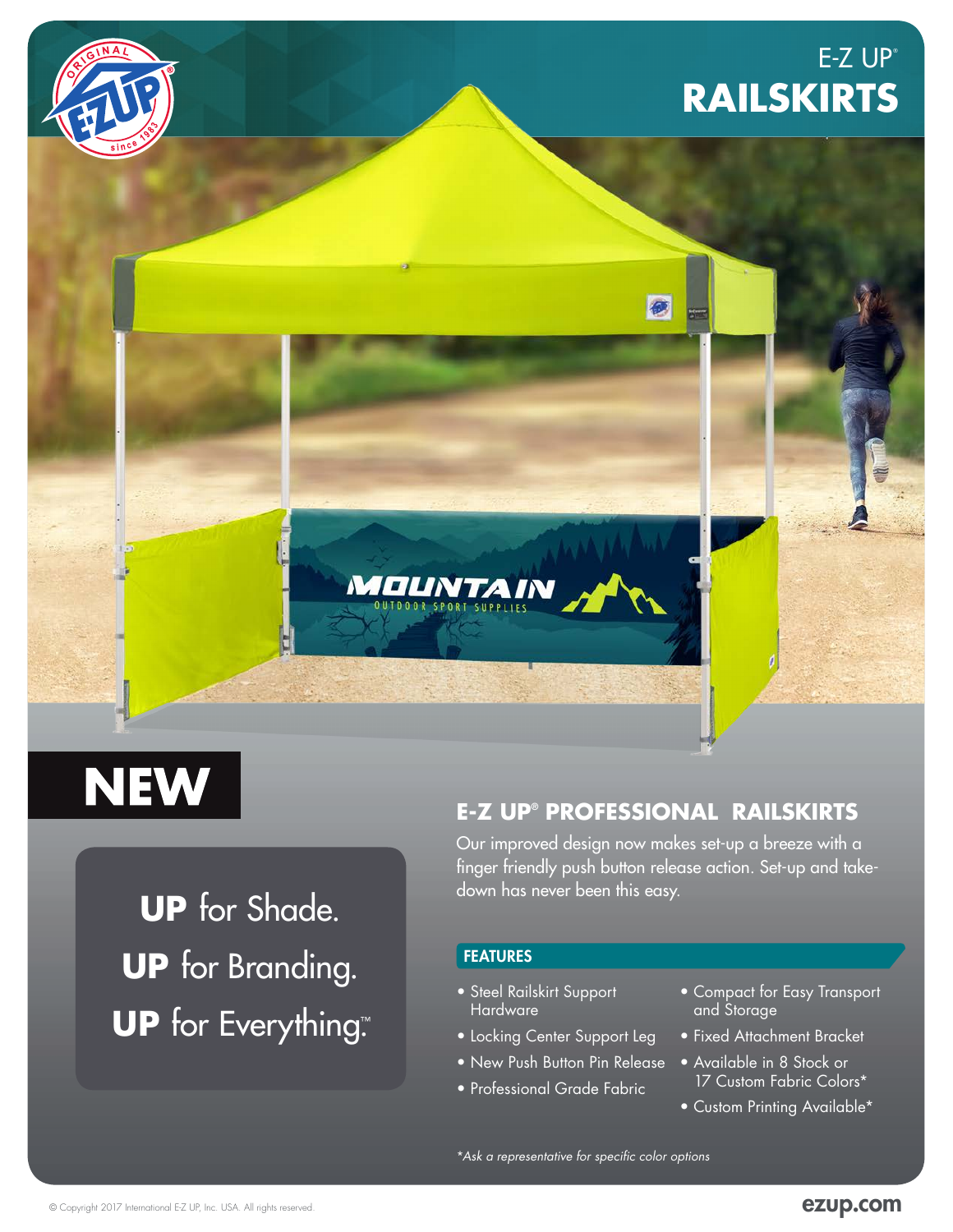



#### **RAILSKIRT HARDWARE AVAILABLE COLORS**



Upgraded Center Bracket now employs a comfortable and easy-to-use Push Button attach/detach technology.

#### PUSH BUTTON PIN

New Push Button Pin release system is improved, and comfortable to use. No more sore fingers!

# FIXED CORNER BRACKETS

ENDEAVORTM Octagon Frame E-Z UP Professional Frame



#### CUSTOM GRAPHIC OPTIONS

- Professional Grade Fabric
- Available in 8 Stock or 17 Custom Fabric Colors\*
- Custom Printing Available\*

\**Ask a representative for specific color options*